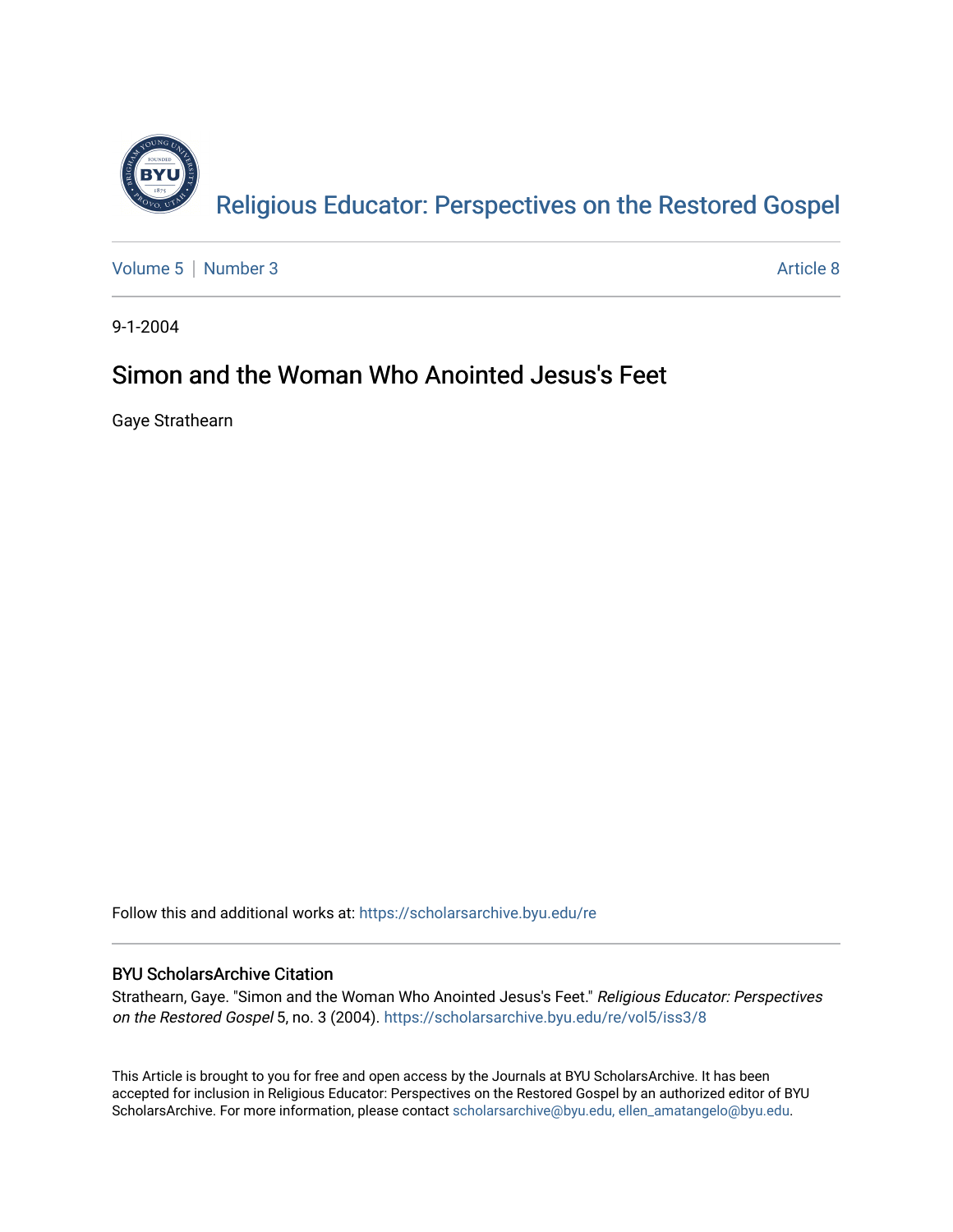

For She Loved Much, painting by Jeff Hein

Courtesy of Visual Resources Library © by Intellectual Reserve, Inc.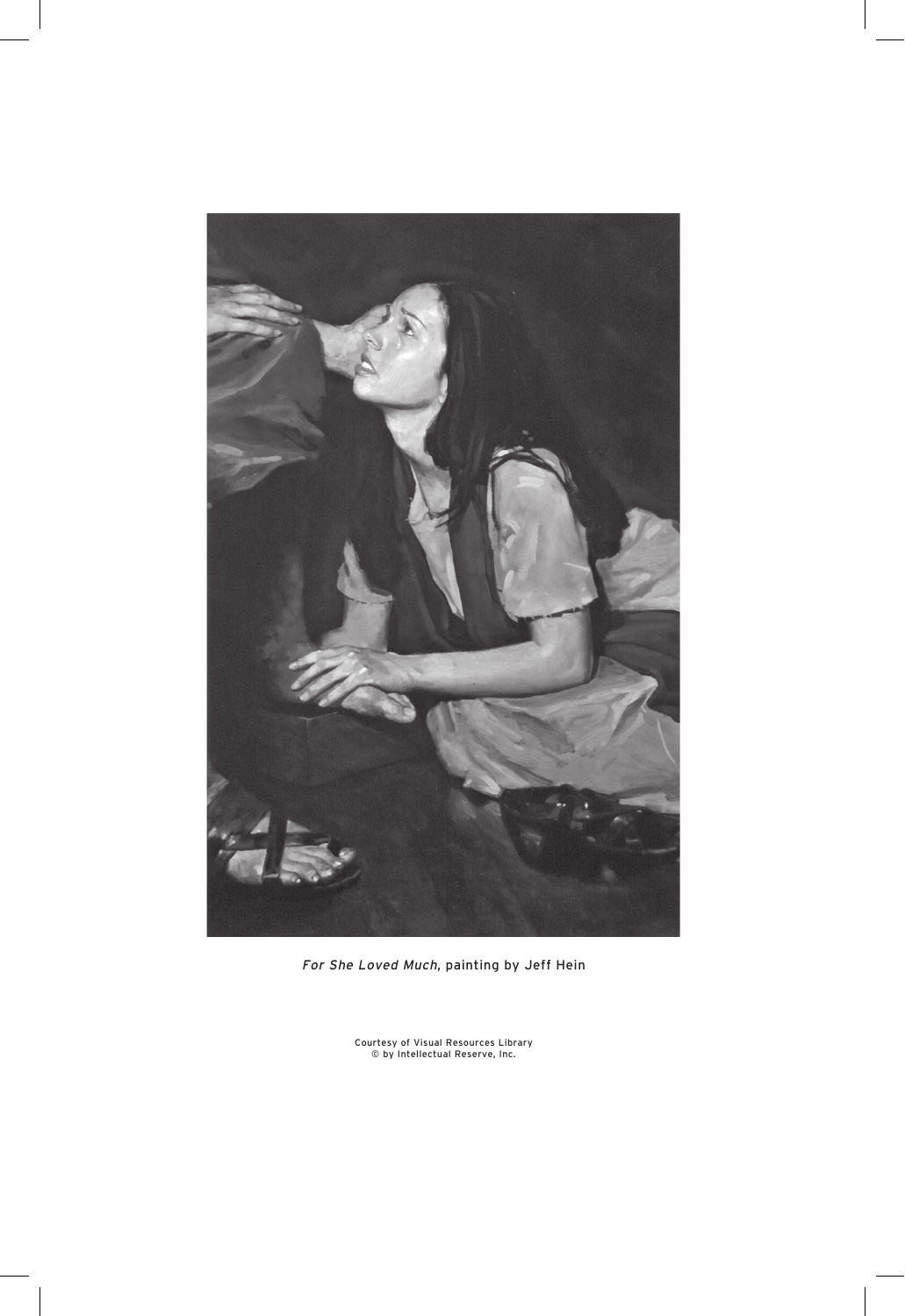## Simon and the Woman Who Anointed Jesus's Feet

*Gaye Strathearn* 

*Gaye Strathearn is an assistant professor of ancient scripture at BYU. is an assistant professor of ancient scripture at*

 It was Alexander Pope who immortalized the words "To err, is human; to forgive, divine."**<sup>1</sup>** One of the inherent facts of mortality is that we all commit sin. The Apostle Paul wrote to the Romans that "all have sinned, and come short of the glory of God" (Romans 3:23), and John cautioned us that "if we say that we have no sin, we deceive ourselves" (1 John 1:8). In this dispensation Elder Richard G. Scott said that "this subject [of repentance] is widely misunderstood and often feared. Some feel that it is to be employed only by those in serious transgression, while the Lord intended that it be consistently used by every one of His children."**<sup>2</sup>** Likewise, Elder Henry B. Eyring teaches: "The truth is that we all need repentance. If we are capable of reason and past the age of eight, we all need the cleansing that comes through applying the full effects of the Atonement of Jesus Christ."**<sup>3</sup>** So, while Alexander Pope penned his adage to encourage us to forgive one another, I would like to use it to reflect on the great desire of the divine Savior to forgive all who come unto Him.

 Luke records an incident in Jesus's life that demonstrates His great desire to reach out to all people, regardless of their social status. To set the scene, Jesus appears to be in the town of Nain, where He raised the widow's son from the dead and where John the Baptist's disciples came to Him to inquire whether He is the expected Messiah. In addition, immediately prior to our story, Jesus responded to the Pharisees' and lawyers' criticism that He is "a friend of publicans and sinners" (Luke 7:34).**<sup>4</sup>** Then we read the following: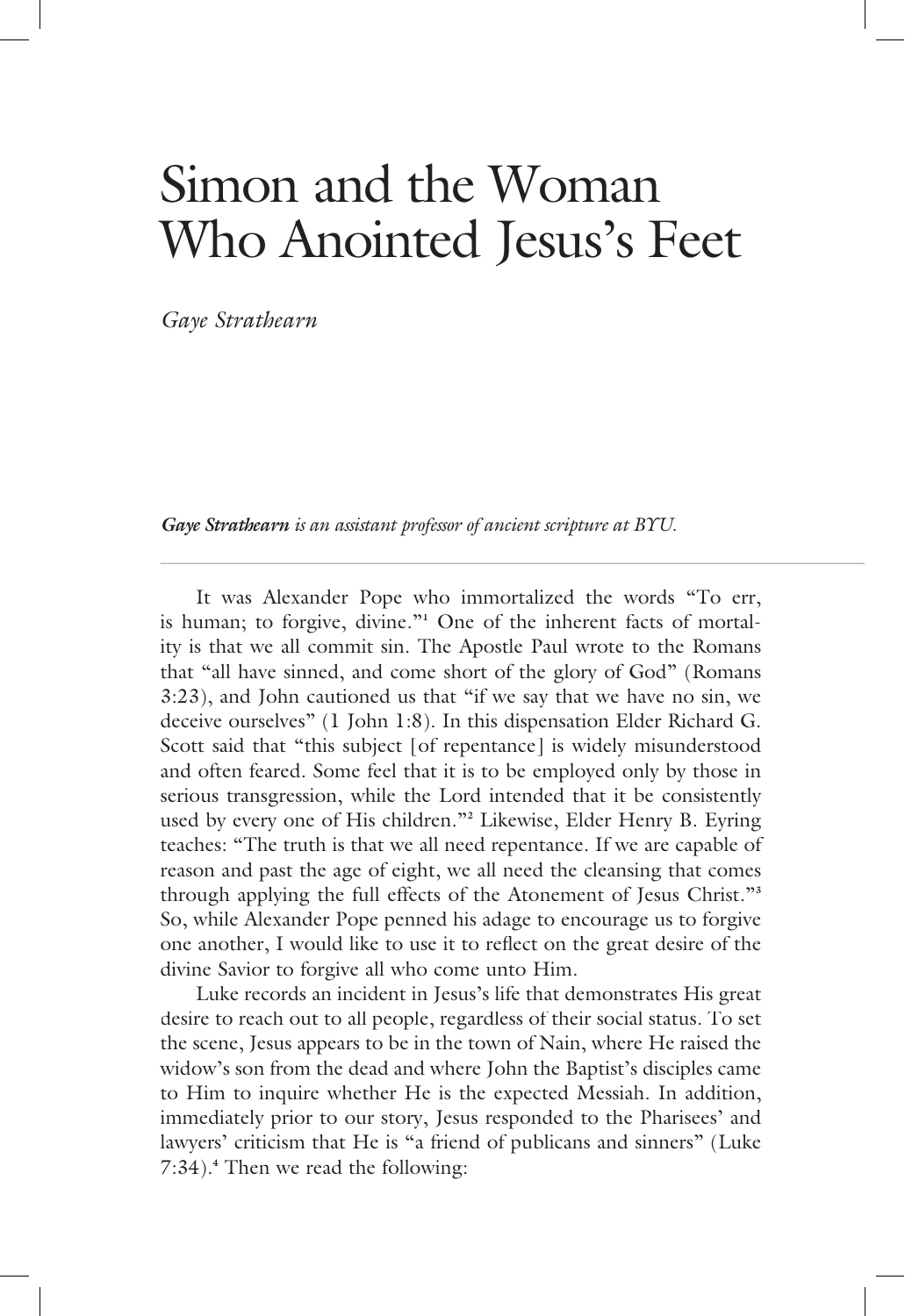And one of the Pharisees desired him that he would eat with him. And he went into the Pharisee's house, and sat down [probably reclined<sup>5</sup> on a couch beside the dinner table] to meat.

 And, behold, a woman in the city, which was a sinner, when she knew that Jesus sat at meat in the Pharisee's house, brought an alabaster box of ointment,

 And stood at his feet behind him weeping, and began to wash his feet with tears, and did wipe them with the hairs of her head, and kissed his feet, and anointed them with the ointment.

 Now when the Pharisee which had bidden him saw it, he spake within himself, saying, This man, if he were a prophet, would have known who and what manner of woman this is that toucheth him: for she is a sinner.

 And Jesus answering said unto him, Simon, I have somewhat to say unto thee. And he saith, Master, say on.

 There was a certain creditor which had two debtors: the one owed five hundred pence [about fifteen months' wages for a laborer], and the other fifty [about one and a half months' wages].

 And when they had nothing to pay, he frankly forgave them both. Tell me therefore, which of them will love him most?

 Simon answered and said, I suppose that he, to whom he forgave most. And he said unto him, Thou hast rightly judged.

 And he turned to the woman, and said unto Simon, Seest thou this woman? I entered into thine house, thou gavest me no water for my feet: but she hath washed my feet with tears, and wiped them with the hairs of her head.

 Thou gavest me no kiss: but this woman since the time I came in hath not ceased to kiss my feet.

 My head with oil thou didst not anoint: but this woman hath anointed my feet with ointment.

 Wherefore I say unto thee, Her sins, which are many, are forgiven; for she loved much: but to whom little is forgiven, the same loveth little.

And he said unto her, Thy sins are forgiven.

 And they that sat at meat with him began to say within themselves, Who is this that forgiveth sins also?

 And he said to the woman, Thy faith hath saved thee; go in peace. (Luke 7:36–50)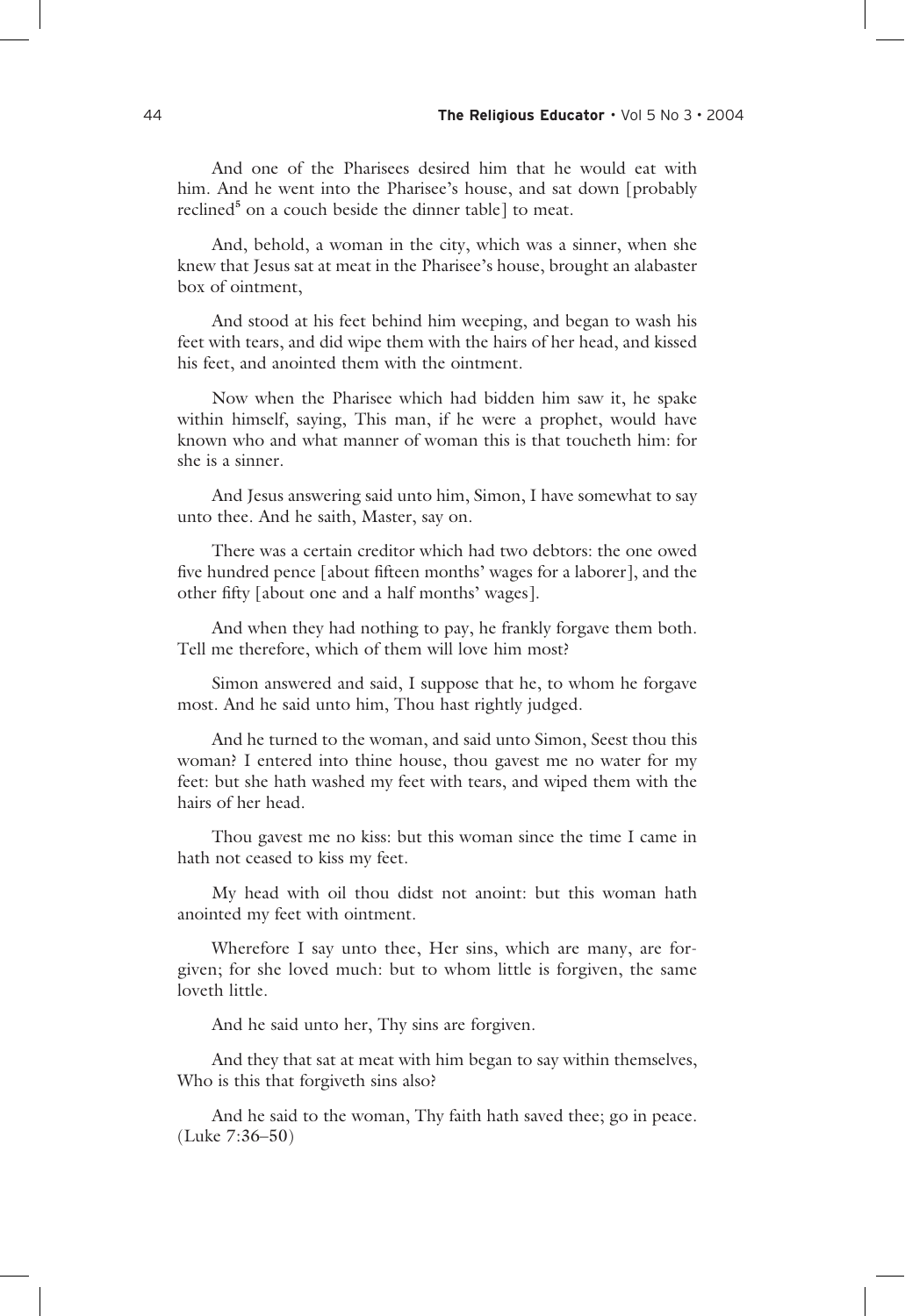As I have contemplated this story, I have come to appreciate more deeply its message from two perspectives. The first is the more obvious of the two. It is clearly a powerful example of the forgiveness and peace that Christ offers to those who come unto Him. This story is just as much about Simon and the Savior's attempt to reach out to him as it is about the woman who washed the Savior's feet with her tears. There are wonderful lessons to be learned as readers contemplate the Savior's interactions with both of these individuals. The second perspective I have come to appreciate is how the author, Luke, pedagogically uses the story to draw his readers in and to encourage each of them to identify with and learn from the experiences of both Simon and the woman. There is real power in this story as readers alternately identify themselves with both of these individuals.

 As the story opens, an unnamed Pharisee invites Jesus into his home for a formal banquet. Remember that immediately prior to this story, Jesus had just responded to Pharisees who criticized His ministry. Other events in the Gospels show that the Pharisees were famous for their legalistic interpretations of the scriptural commandments and the oral laws that they had developed around them. Many times Jesus and the Pharisees were at odds with each other over such things as what is permissible to do on the Sabbath (see, for example, Matthew 12:1–14; John 5:1–16) and their rules about cleanliness, especially as it pertained to eating (see Matthew 15:1–20). In fact, Matthew 23 records one of the harshest denunciations that Jesus ever made, and it was directed, in large part, against the Pharisees.

Yet, although Jesus's dinner host initially identified with the Pharisees, something unique happens in this story. Unlike all the other Pharisees mentioned in the four Gospels, this particular Pharisee's name is recorded. It is Simon. I believe this reminds the readers that Jesus knows each person as an individual and that He responds to each according to his or her individual needs. Further, the Savior sees beyond the labels that society places upon them. Simon is not just one of a group of Pharisees who have fought against the Savior at every turn; rather, the Savior responded to him as an individual who is in need of His help, even if he doesn't realize it! The irony, of course, is that Jesus treats Simon in such a way that he does not reciprocate to the woman who enters his house. Simon simply sees her as "a woman in the city, which is a sinner" (Luke 7:37; see also verse 39) and thus interprets her actions only within that framework.

 Luke does not indicate why Simon invited the Savior to eat with him. There is a feeling that he knew of Jesus's fame and maybe had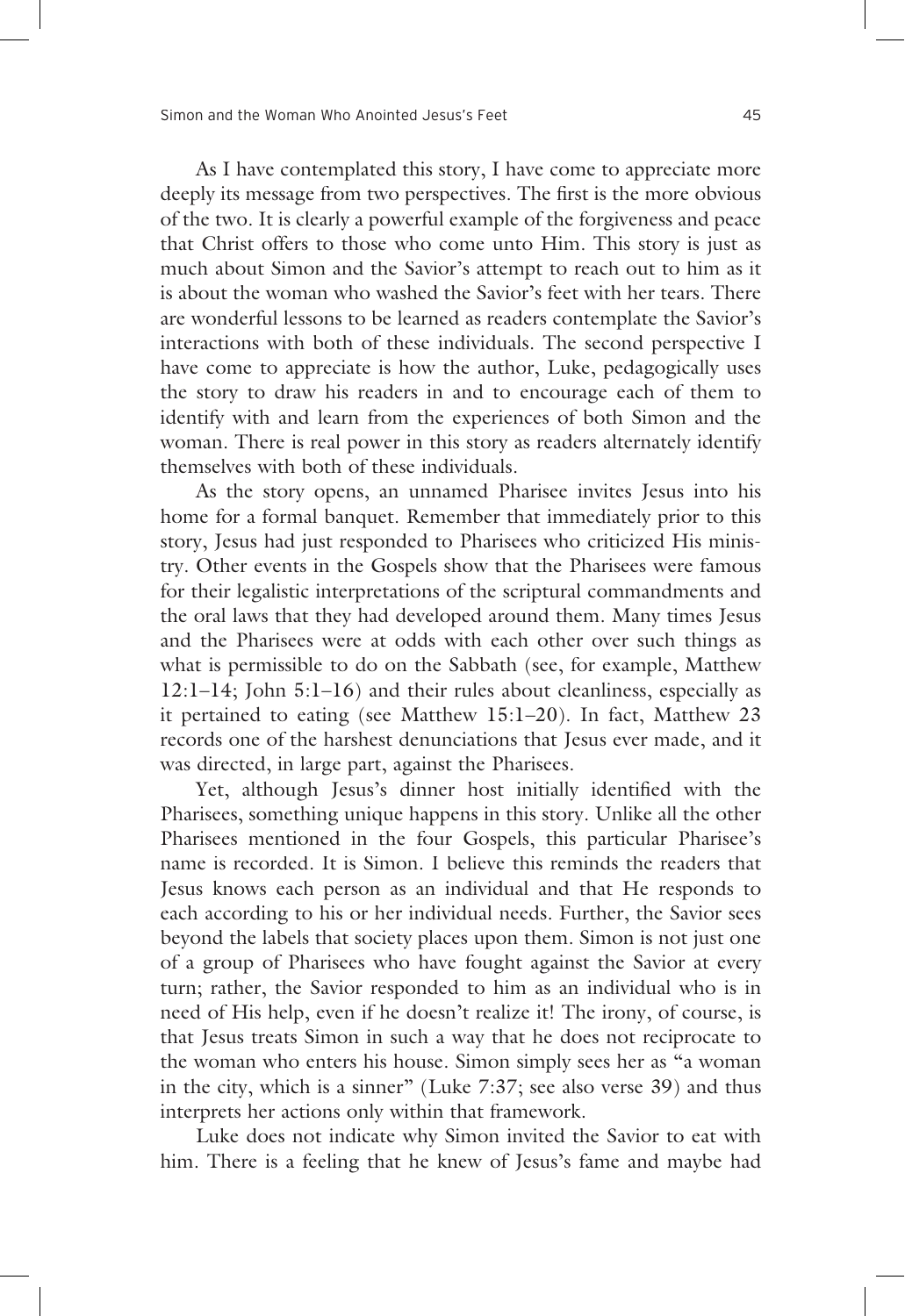even listened to one of His sermons. In a sense, the details of what drew Simon to the Savior might have limited the reader from identifying with Simon. There are a multitude of reasons that lead individuals to invite the Savior into their homes, but the motivation is not nearly as important as the invitation, so Luke emphasizes that. Yet it is also obvious that even though Simon had extended the invitation, he did not have a clear understanding of who Jesus really was. Some previous encounter must have caused him to at least contemplate that Jesus was a prophet, but he dismisses this identification when he sees the way that Jesus allows the woman to treat Him (verse 39). The irony here is that Jesus chooses to show Simon that He is indeed a prophet, not by judging the woman's outward actions but by calling Simon to task for his own thoughts.

 What I love about the exchange that follows is that while Jesus clearly chastises him for his thoughts, He uses the moment not so much to condemn Simon but to teach him. He hopes that Simon will better understand who Jesus is and what His mission is and also that he will move beyond the societal labels so that he can recognize the potential of this daughter of God. Societal labels are so often based on external criteria, and clearly Simon views the woman's actions through lenses of one of these labels. But the Lord has always used a different standard. He taught Samuel that He "looketh on the heart" of an individual (1 Samuel 16:7).

 Jesus's question, "Seest thou this woman?" in verse 44, is an invitation for Simon to lift his sights and see the woman as the Savior saw her. To help him make that transition, Jesus offers him the parable of the two debtors and then, with probing questions, guides Simon to the mirror of self-awareness.**<sup>6</sup>** Although Simon probably considered himself to be a righteous man, at least by Pharisaic standards, he had failed to recognize what it meant to invite the Son of God to dwell with him, even if it was only for a single meal. He had invited the Savior as a guest into his home but then had neglected to treat him with the respect He deserved. The Pharisees were correct when they charged that Jesus ate with sinners, but in this case, regardless of how Simon might have judged his personal worthiness, the sinner was not the woman.

 Are there lessons that we can learn from Simon? Are there ways that we sometimes can relate to him? Are we at times guilty of inviting the Savior into our homes but then failing to treat Him with the respect He deserves? Are there times when we mechanically attend church without actively participating in the gospel? We extended the invitation to Christ on the day we were baptized, and we reissue it to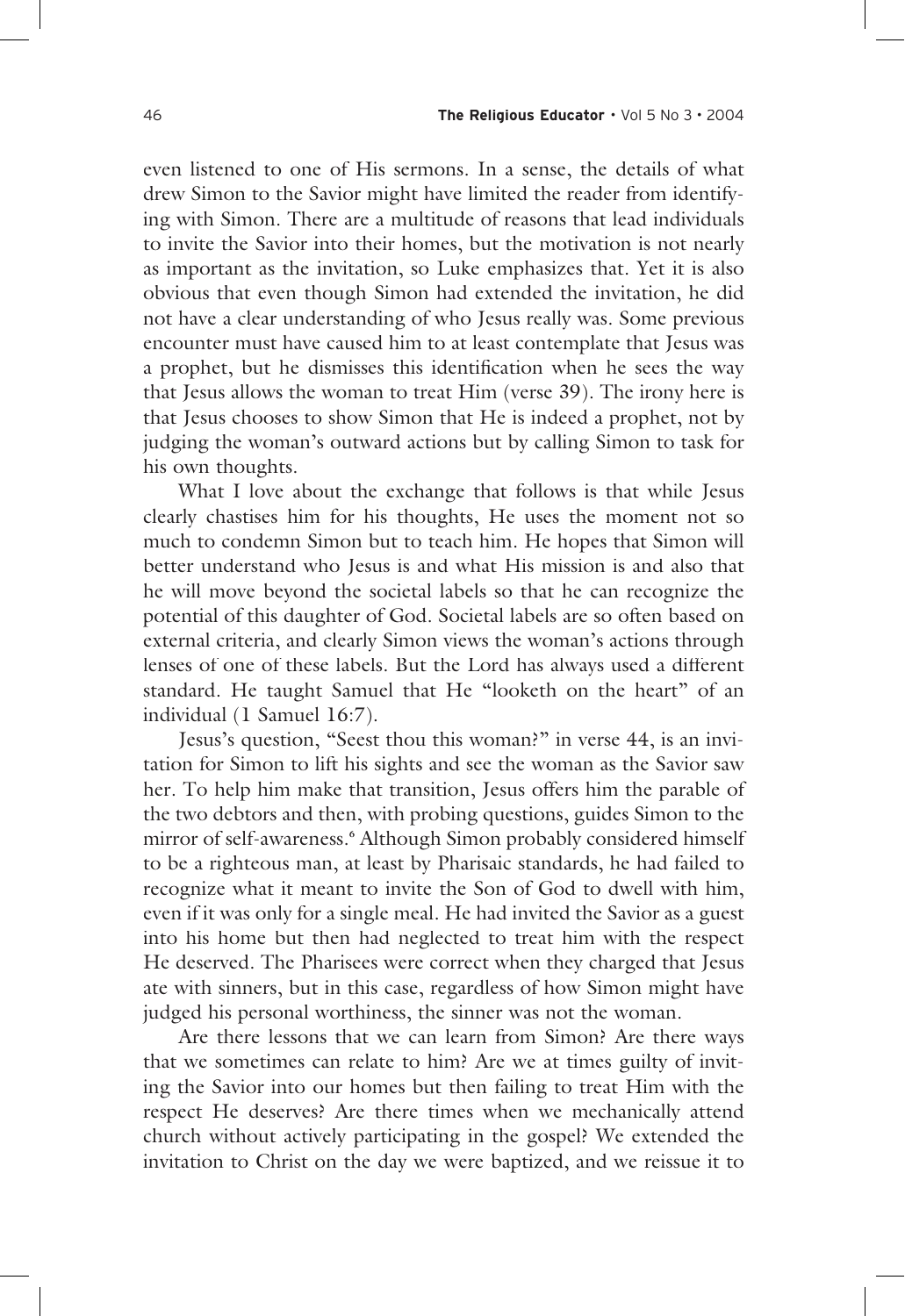Him every time we partake of the sacrament or go to the temple. But are there times when we, like Simon, fail to provide water for Him to wash His feet by failing to magnify our home-teaching or visitingteaching assignments? Do we sometimes neglect to greet Him with a kiss by neglecting to reach out to those in need within our sphere of influence? Do we sometimes forget to provide oil to anoint His head by filling our minds with good intentions but then either procrastinating or just failing to follow through? Luke doesn't record how Simon responds to the Savior's teachings. He leaves it open perhaps so that his readers can write their own conclusions from the annals of their own lives.**<sup>7</sup>**

 Unlike Simon, the woman in this story is not named. In fact, there is much that we do not know about her. She was a real person, but by and large she remains anonymous. The one detail that Luke provides about her past is that people considered her to be "a woman in the city, which was a sinner," and Jesus acknowledges in verse 47 that her sins "are many." This has led many, including Simon (see verse 39), to view her as a prostitute,<sup>8</sup> but it is important to note that Luke never makes that label explicit in his recounting of the story.**<sup>9</sup>** Two important reasons may explain Luke's ambiguity here. On the one hand, it is a reminder, as Elder Scott taught, that everyone has "many sins" that need the healing power of the Atonement.**10** Since this woman is anonymous, she represents everyone who reads the story. But the suggestion of her past life also serves as a powerful sense of hope that Christ's Atonement can and will heal even one of the most serious of sins (see Alma 39:3–6). President Boyd K. Packer reiterates that same sense of hope when he says, "There are times you cannot mend that which you have broken. Perhaps the offense was long ago, or the injured refused your penance. Perhaps the damage was so severe that you cannot fix it no matter how desperately you want to." I can imagine that this was once how the woman in our story felt. But then President Packer continues: "When your desire is firm and you are willing to pay the 'uttermost farthing,' the law of restitution is suspended. Your obligation is transferred to the Lord. He will settle your accounts. I repeat, save for the exception of the very few who defect to perdition, there is no habit, no addiction, no rebellion, no transgression, no apostasy, no crime exempted from the promise of complete forgiveness. That is the promise of the atonement of Christ."**<sup>11</sup>**

 This unnamed woman had experienced the power of that complete forgiveness before she ever entered Simon's house. Again, Luke does not record the details of her journey to repentance. Such things do not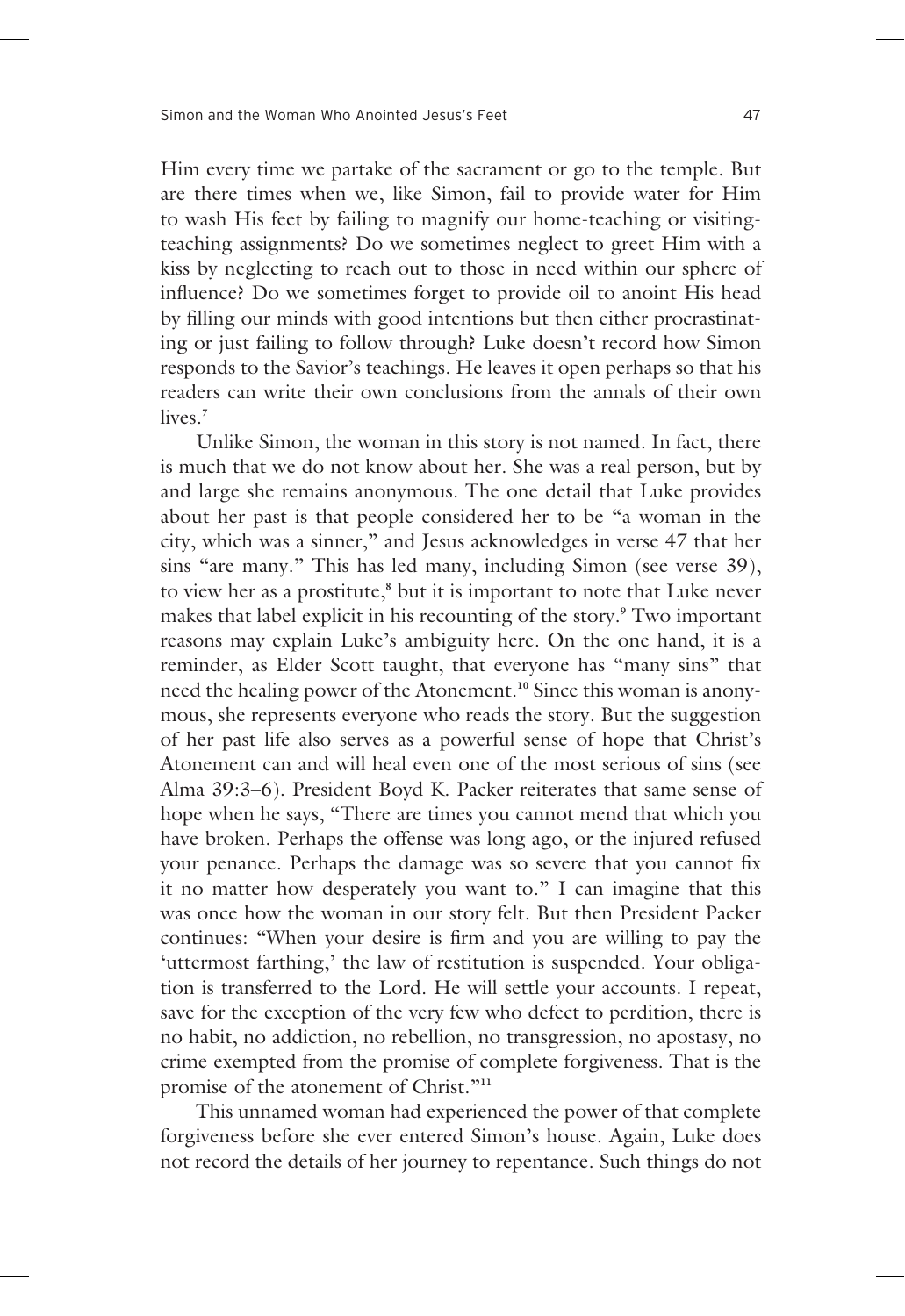occur in an instant.**12** Note what Elder McConkie has to say: "Here is a woman who once was a sinner but now is clean. Jesus is not going to forgive her sins—he has already done so; it happened when she believed and was baptized in his name; it happened when she repented with full purpose of heart and pledged her life and every breath she thereafter drew to the Cause of Righteousness."**13** Luke's silence on the specific details gives his readers another opportunity to insert the details from their own life pages. Jesus's declaration to the woman in verse 48, "Thy sins are forgiven thee," is a reiteration of what the woman already knew, but it is also a public declaration for Simon and his other guests at the banquet. As one New Testament scholar has noted, "She does not need forgiveness from God, but she does need recognition of her new life and forgiveness among God's people."**<sup>14</sup>**

 So why does this woman seek out the Savior if it is not to obtain His forgiveness? It is precisely because she has tasted the sweetness and healing power of Christ in her life that she seeks Him out to thank Him. Words apparently could not adequately convey the feelings of her soul at that time, so instead she expressed her gratitude and love in abject humility by washing His feet with her tears, wiping them with the hair of her head, kissing them, and anointing them with ointment. This is a very tender, intimate moment. Perhaps she felt as the Apostle John did when he wrote, "We love him, because he first loved us" (1) John 4:19). Luke has drawn his readers into this story. He wants each of them to identify with this woman, but how can modern readers show their love for the Savior? The Savior taught some very concrete ways His followers can show that love. He taught His disciples, "If ye love me, keep my commandments" (John 14:15). Later in the same discourse He focused even more specifically. "This is my commandment, That ye love one another, as I have loved you" (John 15:12). In effect, He was encouraging them to live the second great commandment (see Matthew 22:39). Jesus's brother James later taught that "pure religion and undefiled before God and the Father is this, to visit the fatherless and widows in their affliction, and to keep himself unspotted from the world" (James 1:27).**<sup>15</sup>**

 And so the Savior reminds the woman that "thy faith hath saved thee" (Luke 7:50). Her faith had given her hope that forgiveness was possible. Her faith had led her to overcome her fears and seek out the Savior. Her faith had led her to pay the "uttermost farthing" to receive her forgiveness. Her experience with the Savior shows Luke's readers what is possible for all people who allow Christ to encircle them in the arms of His love. Note the pleading of President Gordon B. Hinckley: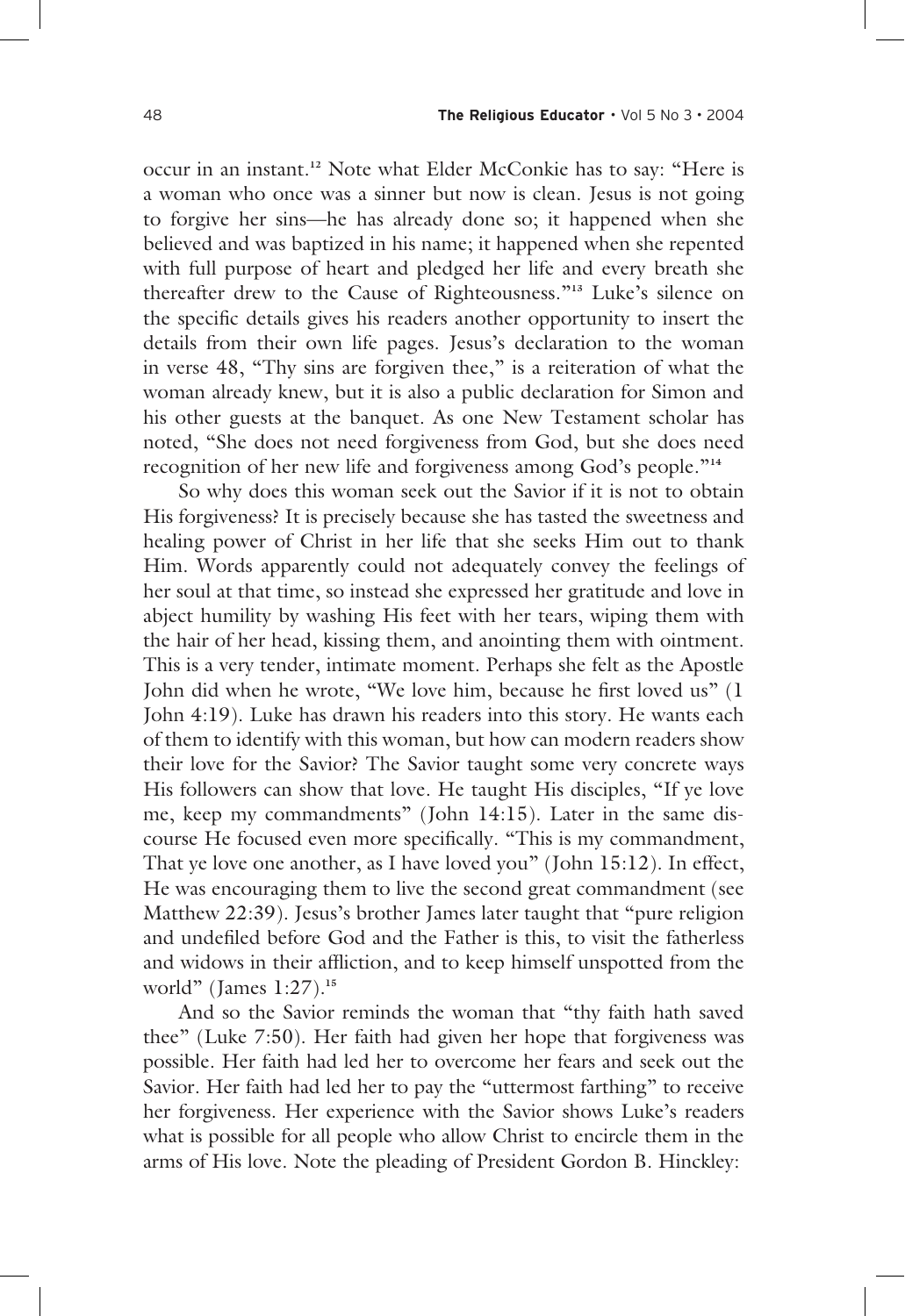Don't ever feel that you can't be forgiven. Our Father in Heaven loves you. He is your Father. He is your Heavenly Parent. He has great concern for you. He reaches out to you in love and forgiveness. . . . Our Father in Heaven will take care of the forgiveness. You put it behind you. You talk with your bishop. You live in righteousness. You do what is right and things will work out for you. I don't want to see you going around brooding forever about something, some little thing, perhaps, that may have happened, or some serious thing that may have happened. There is hope. There is forgiveness. There is peace for those who follow the right path.**<sup>16</sup>**

 It is therefore not surprising that the last direction the Savior has for this woman is to "go in peace" (Luke 7:50). Having received the power of the Atonement, she can finally find peace with herself, with her God, and, hopefully, with Simon and his other guests. As the Savior taught, "Peace I leave with you, my peace I give unto you: not as the world giveth, give I unto you. Let not your heart be troubled, neither let it be afraid" (John 14:27). But notice that having received this peace, the woman is told to take it with her as she leaves Simon's house and returns to the world. Peace in the world can only be achieved only as individuals come unto Christ, receive of His love and forgiveness, and then return to the world to, in turn, help others do as this unnamed woman did.

 Yes, "to err is human," but forgiveness, ultimate forgiveness, is a divine blessing bestowed upon us through the Atonement. The Savior is waiting with open arms to bestow it upon all those who would come unto Him. The more I have read and pondered the experiences of Simon and the unnamed woman recorded in this short passage, the more I have come to appreciate how much the Savior loves me and reaches out for me. Sometimes I am like Simon. Sometimes I invite the Savior into my home but fail to treat Him as an honored guest. Sometimes my devotion is mechanical. But although He chastises me, I have felt a warming glow in my soul as He helps me raise my spiritual sights and strive for more than spiritual mediocrity. At other times the power of His love is so overwhelming that all I can do is to fall at His feet in humble gratitude and love for all that He does for me. I bear testimony that in either situation I find myself, I know "his hand is stretched out still" (Isaiah 9:17), beckoning me to come unto Him. RE

## **Notes**

<sup>1.</sup> Alexander Pope, *Essay on Criticism*, 2:525, in *The Select Poetical Works of Alexander Pope* (Leipzig: Bernhard Tauchnitz, 1848), 67.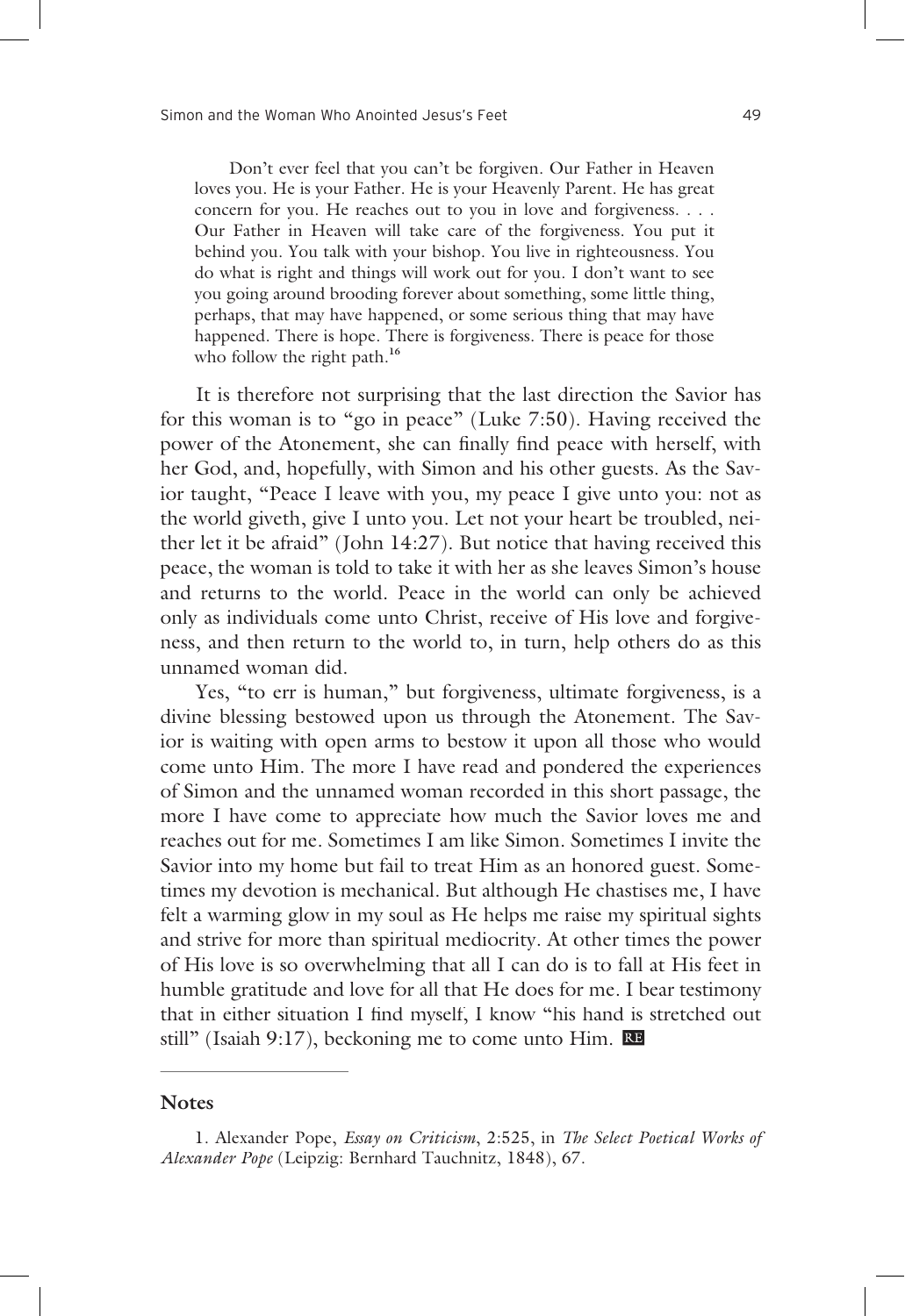2. Richard G. Scott, "The Path to Peace and Joy," *Ensign*, November 2000, 25.

3. Henry B. Eyring, "Do Not Delay," *Ensign*, November 1999, 34.

4. Later in Luke the accusation of the Pharisees and scribes is not only that Jesus is the friend of publicans and sinners but also that He eats with them (see Luke 15:1–2). See also the story of Zacchaeus in Luke 19:1–10.

5. Recognizing that Jesus was reclining on a couch helps us make better sense of the detail that the woman stood behind His feet when she began to wash them with her tears (see Luke 7:38). This point (along with the fact that there are others also at the meal) suggests that this was a formal banquet. In Roman times, formal banquets consisted of two parts: the *deipnon* (the meal proper) and the *symposion* (the period of conversation and debate after the meal). The incident described in Luke 7:36–50 takes place during the *symposion* (see François Bovon, *A Commentary on the Gospel of Luke 1:1–9:50*, trans. Christine M. Thomas, ed. Helmut Koester [Hermeneia Series; Minneapolis: Fortress, 2002], 290; Dennis E. Smith, "Table Fellowship as a Literary Motif in the Gospel of Luke," *Journal of Biblical Literature* 106 [December 1987]: 614).

6. We must be careful here that we do not fall into the same trap that some of the Saints in Rome did about Paul's teachings. Some there misunderstood his teachings to be that we should "continue in sin, [so] that grace may abound" (see Romans 6:1; see also Romans 6:15; see also Romans 3:8). Jesus is not encouraging Simon to go out and sin so that he will love the Savior more!

7. See Joel B. Green, *The Gospel of Luke* (Grand Rapids, MI: William B. Eerdmans, 1997), 308.

8. See Kathleen E. Corley, *Private Women, Public Meals: Social Conflict in the Synoptic Tradition* (Peabody, MA: Hendrickson, 1993), 92, 124. Elder McConkie says that "her past life could not have been other than one of gross immorality" (*The Mortal Messiah: Volume 2: From Bethlehem to Calvary* [Salt Lake City: Deseret Book, 1980], 200).

9. See Joseph A. Fitzmyer, *The Gospel According to Luke (I–IX): Introduction, Translation, and Notes* (Garden City, NY: Doubleday, 1981), 689.

10. See Scott, "Path to Peace and Joy," 25–26.

11. Boyd K. Packer, "The Brilliant Morning of Forgiveness," *Ensign*, November 1995, 19.

12. The reading of verse 47 in the King James Version seems to indicate that Jesus forgives her because of her outpourings of love. There are two reasons that suggest otherwise. The perfect tense of the Greek word *afeontai* can be translated as "have been forgiven" (John J. Kilgallen, "John the Baptist, the Sinful Woman, and the Pharisee," *Journal of Biblical Literature* 104 [1985]: 675-79). In addition, Jesus's use of the parable of the two debtors strongly indicates that the outpouring of love is the result of forgiveness rather than the catalyst for it. The important Greek word is the conjunction *hoti* that is here translated in a causal sense, "because." However, it can also be translated in a logical or resultant sense (see John 9:19; 1 John 3:14; Matthew 8:27; Hebrews 2:6). For a discussion of this second point, see Fitzmyer, *The Gospel According to Luke*, 692.

13. McConkie, *The Mortal Messiah*, 2:200–1.

14. Green, *The Gospel of Luke*, 314.

15. King Benjamin taught that while it is important to *receive* a remission of our sins, it is equally important that we *retain* that remission "from day to day." Note what he identifies as the best way to retain it: "I would that ye should impart